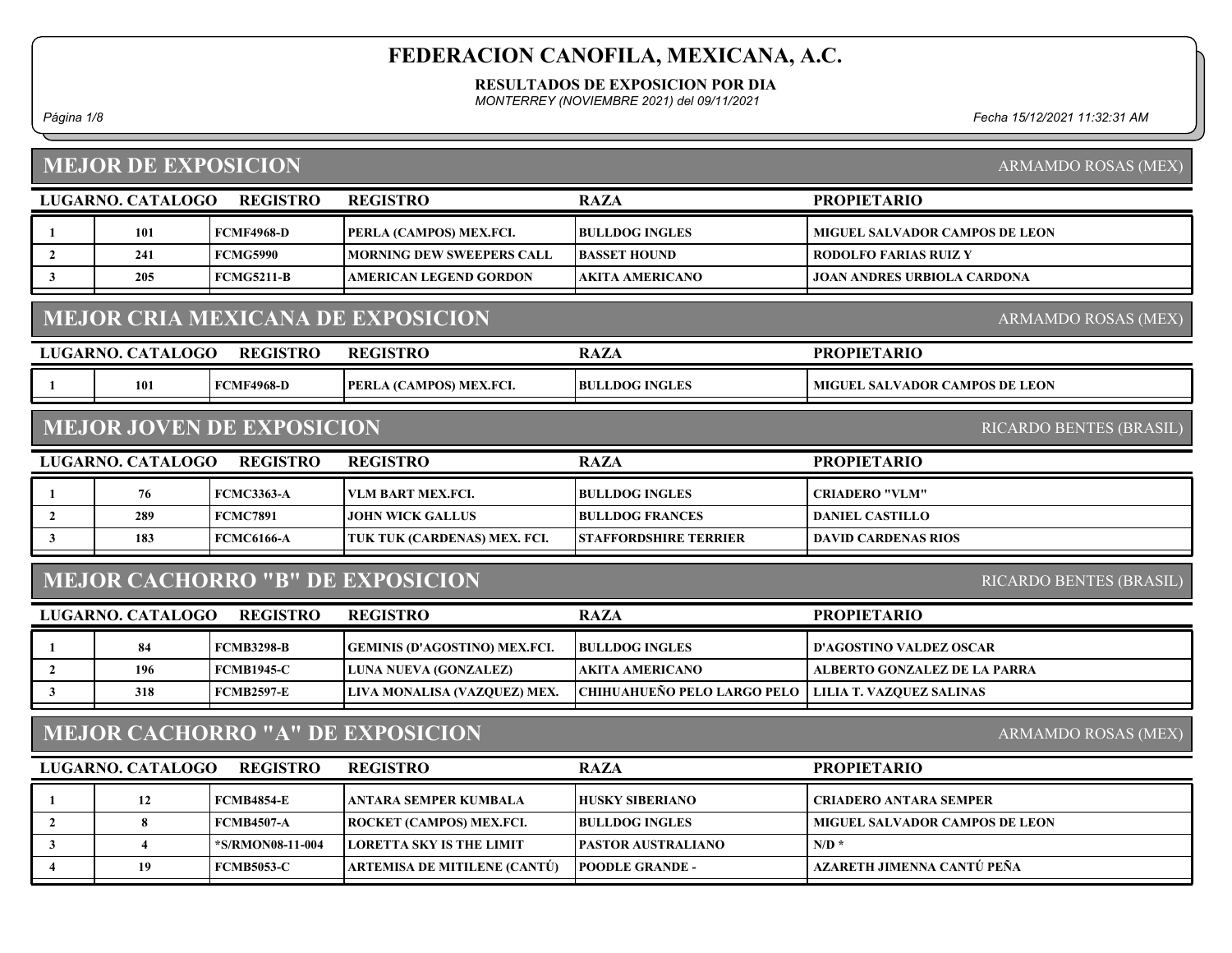RESULTADOS DE EXPOSICION POR DIA

MONTERREY (NOVIEMBRE 2021) del 09/11/2021

Página 2/8 Fecha 15/12/2021 11:32:32 AM

|                                                                                              | <b>MEJOR VETERANO DE EXPOSICION</b><br>RICARDO BENTES (BRASIL) |                                  |                                        |                                 |                                       |  |  |  |
|----------------------------------------------------------------------------------------------|----------------------------------------------------------------|----------------------------------|----------------------------------------|---------------------------------|---------------------------------------|--|--|--|
|                                                                                              | LUGARNO. CATALOGO                                              | <b>REGISTRO</b>                  | <b>REGISTRO</b>                        | <b>RAZA</b>                     | <b>PROPIETARIO</b>                    |  |  |  |
| $\mathbf{1}$                                                                                 | 349                                                            | <b>MA-5964-B</b>                 | <b>GREAT ISKRA STREAM (MARINES)</b>    | <b>WHIPPET</b>                  | <b>LAURA EDNA RODRIGUEZ MARTINEZ</b>  |  |  |  |
|                                                                                              | <b>MEJOR DE GRUPO 1</b><br>ARMAMDO ROSAS (MEX)                 |                                  |                                        |                                 |                                       |  |  |  |
| <b>PROPIETARIO</b><br>LUGARNO. CATALOGO<br><b>REGISTRO</b><br><b>REGISTRO</b><br><b>RAZA</b> |                                                                |                                  |                                        |                                 |                                       |  |  |  |
|                                                                                              | 31                                                             | <b>FCME9397-E</b>                | <b>OPRAH DE MONTE REGIO</b>            | PASTOR ALEMAN PELO CORTO        | NULL.                                 |  |  |  |
| 3                                                                                            | 47                                                             | <b>CPRPI4334</b>                 | <b>LUXBERRY BATERFLY</b>               | WELSH CORGI PEMBROKE            | <b>JOSE AMBROSIO CORO MENA</b>        |  |  |  |
| $\overline{4}$                                                                               | 37                                                             | <b>FCMD2349-A</b>                | THIAGO (VARGAS) MEX.FCI.               | PASTOR AUSTRALIANO              | <b>ROCIO VARGAS CASTRO</b>            |  |  |  |
|                                                                                              |                                                                | <b>MEJOR JOVEN DE GRUPO 1</b>    |                                        |                                 | <b>ARMAMDO ROSAS (MEX)</b>            |  |  |  |
|                                                                                              | LUGARNO. CATALOGO                                              | <b>REGISTRO</b>                  | <b>REGISTRO</b>                        | <b>RAZA</b>                     | <b>PROPIETARIO</b>                    |  |  |  |
| $\mathbf{1}$                                                                                 | 42                                                             | <b>FCMC0560-A</b>                | <b>CAILLEACH SASSENACH (MARTIN)</b>    | <b>PASTOR DE SHETLAND</b>       | ANDRES JAVIER MARTIN ESCOBAR          |  |  |  |
| $\overline{2}$                                                                               | 37                                                             | <b>FCMD2349-A</b>                | THIAGO (VARGAS) MEX.FCI.               | PASTOR AUSTRALIANO              | <b>ROCIO VARGAS CASTRO</b>            |  |  |  |
| 3                                                                                            | 44                                                             | <b>FCMC8140</b>                  | ADIL GAYAZ ORIGAMI                     | <b>WELSH CORGI PEMBROKE</b>     | LEONARDO VI SALDAÑA GONZALEZ          |  |  |  |
| $\overline{\mathbf{4}}$                                                                      | 25                                                             | <b>FCMB0805-B</b>                | <b>GENERAL AZUL (SANTOS) MEX. FCI.</b> | <b>BORDER COLLIE</b>            | <b>SANTOS LOZANO JUAN CARLOS</b>      |  |  |  |
|                                                                                              |                                                                | <b>MEJOR CACHORRO DE GRUPO 1</b> |                                        |                                 | ARMAMDO ROSAS (MEX)                   |  |  |  |
|                                                                                              | LUGARNO. CATALOGO                                              | <b>REGISTRO</b>                  | <b>REGISTRO</b>                        | <b>RAZA</b>                     | <b>PROPIETARIO</b>                    |  |  |  |
| $\mathbf{1}$                                                                                 | 40                                                             | <b>FCMB5065</b>                  | VAN HELSING SULTAN DIAMONDS            | <b>PASTOR BELGA GROENENDAEL</b> | <b>IVONNE ADRIANA DAMM GONZALEZ</b>   |  |  |  |
| $\overline{2}$                                                                               | 35                                                             | <b>FCMC7414-E</b>                | <b>WHISKEY SPECIAL GIF</b>             | PASTOR AUSTRALIANO              | <b>JUAN RAMON HERNANDEZ CARDENAS</b>  |  |  |  |
| 3                                                                                            | 24                                                             | <b>FCMB1221-B</b>                | NIKO (SERVIN) MEX. FCI.                | <b>BORDER COLLIE</b>            | <b>RICARDO SERVIN TORRES</b>          |  |  |  |
|                                                                                              | <b>MEJOR DE GRUPO 2</b><br>RICARDO BENTES (BRASIL)             |                                  |                                        |                                 |                                       |  |  |  |
|                                                                                              | LUGARNO. CATALOGO                                              | <b>REGISTRO</b>                  | <b>REGISTRO</b>                        | <b>RAZA</b>                     | <b>PROPIETARIO</b>                    |  |  |  |
| 1                                                                                            | 101                                                            | <b>FCMF4968-D</b>                | PERLA (CAMPOS) MEX.FCI.                | <b>BULLDOG INGLES</b>           | <b>MIGUEL SALVADOR CAMPOS DE LEON</b> |  |  |  |
| $\overline{2}$                                                                               | 145                                                            | <b>FCMB3892</b>                  | <b>BARACK ROPLAHAUS OF SECUTOR</b>     | <b>ROTTWEILER</b>               | LUIS ENRIQUE MARTINEZ JIMENEZ         |  |  |  |
| 3                                                                                            | 110                                                            | <b>FCMD2443</b>                  | ROCK IT-ARGENTINA DREAM ON             | <b>DOBERMANN</b>                | JOSE ANTONIO UZCATEGUI SANCHEZ VEGA   |  |  |  |
| $\boldsymbol{4}$                                                                             | 64                                                             | <b>FCME1178-C</b>                | AEB SHURI (BENITEZ) MEX.FCI.           | <b>BOXER</b>                    | <b>DANIEL BENITEZ GOMEZ</b>           |  |  |  |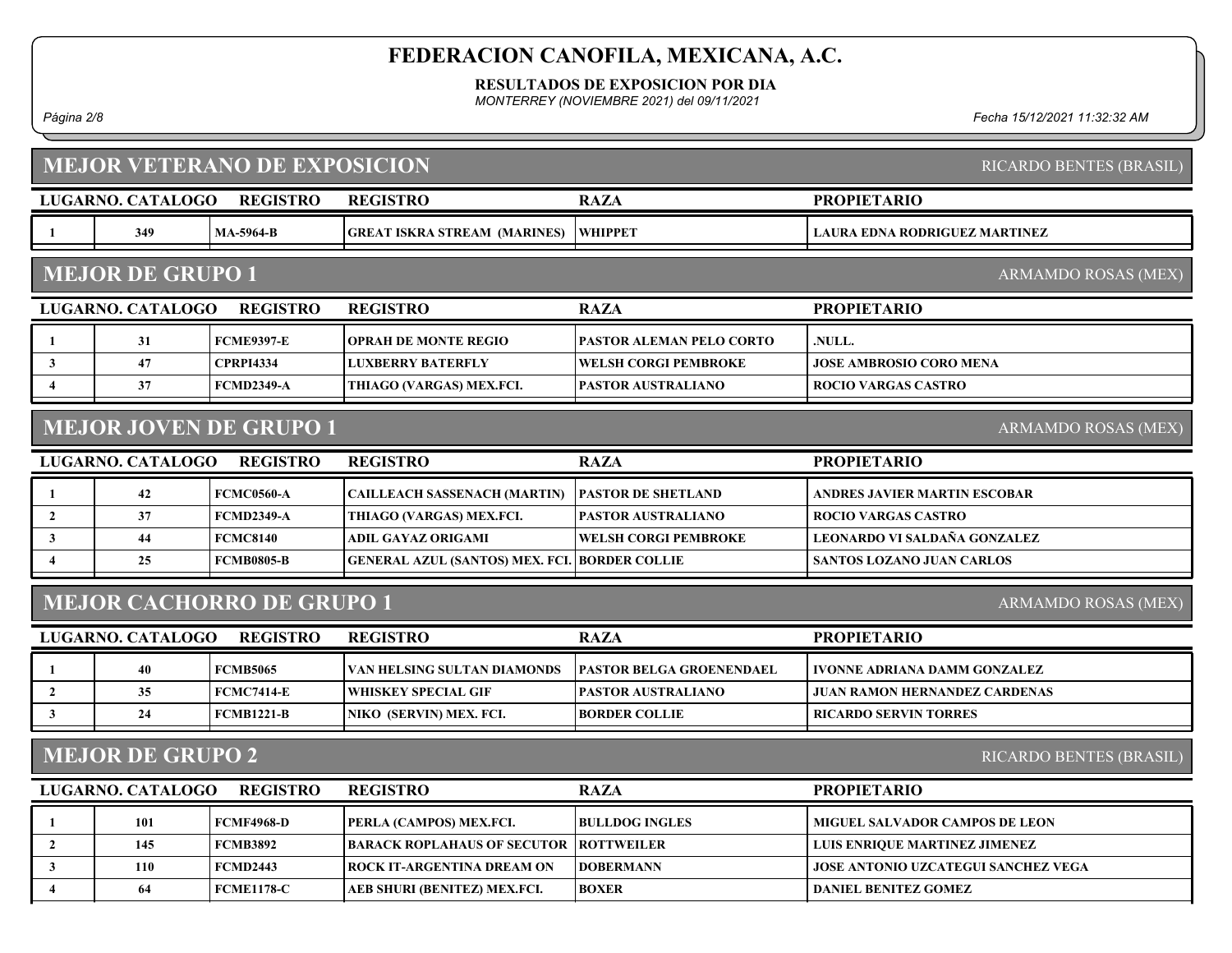RESULTADOS DE EXPOSICION POR DIA

MONTERREY (NOVIEMBRE 2021) del 09/11/2021

Página 3/8 Fecha 15/12/2021 11:32:32 AM

#### MEJOR JOVEN DE GRUPO 2

| LUGARNO. CATALOGO | <b>REGISTRO</b> | <b>REGISTRO</b>                  | <b>RAZA</b>           | <b>PROPIETARIO</b>            |
|-------------------|-----------------|----------------------------------|-----------------------|-------------------------------|
| 76                | FCMC3363-A      | I VLM BART MEX.FCL               | <b>BULLDOG INGLES</b> | CRIADERO "VLM"                |
|                   | FCMC6106-A      | CLEOPATRA (RAMOS) MEX.FCI.       | <b>BOXER</b>          | REYNALDO JESUS RAMOS GONZALEZ |
| 130               | FCMC8037        | <b>TY-RAMBO VON DER OBERSTEN</b> | <b>IROTTWEILER</b>    | JOAO MILTON HERNANDEZ MENDEZ  |
| 109               | FCMB2762-C      | <b>PETRA (BORUNDA) MEX. FCI.</b> | <b>DOBERMANN</b>      | BORUNDA ALMADA CESAR OCTAVIO  |
|                   |                 |                                  |                       |                               |

#### MEJOR CACHORRO DE GRUPO 2

| LUGARNO. CATALOGO | <b>REGISTRO</b>   | <b>REGISTRO</b>                      | <b>RAZA</b>                       | <b>PROPIETARIO</b>               |
|-------------------|-------------------|--------------------------------------|-----------------------------------|----------------------------------|
| 84                | FCMB3298-B        | <b>GEMINIS (D'AGOSTINO) MEX.FCI.</b> | <b>BULLDOG INGLES</b>             | <b>I D'AGOSTINO VALDEZ OSCAR</b> |
| 155               | <b>FCME4165-B</b> | <b>THE JUDGE AARON YANKEE</b>        | <b>ISCHNAUZER MINIATURA SAL Y</b> | NORMA ALEJANDRA SUAREZ GONZALEZ  |
| 105               | <b>FCMB2525-A</b> | <b>ICONAN THE BARBARIAN</b>          | <b>IDOBERMANN</b>                 | LUIS MANUEL DOMINGUEZ SIERRA     |
| 158               | FCMB4051-A        | <b>PRETTY BOY (HERNANDEZ)</b>        | <b>ISCHNAUZER MINIATURA SAL Y</b> | JULIO ALFONSO HERNANDEZ JUÁREZ   |

### MEJOR DE GRUPO 3

ARMAMDO ROSAS (MEX)

| LUGARNO. CATALOGO | <b>REGISTRO</b>   | <b>REGISTRO</b>                    | <b>RAZA</b>                        | <b>PROPIETARIO</b>                   |
|-------------------|-------------------|------------------------------------|------------------------------------|--------------------------------------|
| 184               | <b>FCMI1206-C</b> | <b>MAKING DIFERENCE (CARDENAS)</b> | <b>STAFFORDSHIRE TERRIER</b>       | ARMANDO PAEZ VAZQUEZ                 |
| 193               | FCME0791-A        | <b>RIO DE LUNA HUNTER'S WISHES</b> | <b>TYORKSHIRE TERRIER</b>          | <b>CRIADERO RIO DE LUNA</b>          |
| 175               | <b>FCMC2169-A</b> | <b>SIMON (LOMELI) MEX.FCI.</b>     | <b>ICAIRN TERRIER</b>              | <b>JOSE MARIANO LOMELI VELAZQUEZ</b> |
| 182               | <b>FCME5367-A</b> | <b>OSLO (VIDAL/VIDAL) MEX.FCI.</b> | <b>ISTAFFORDSHIRE BULL TERRIER</b> | RODOLFO AMADEUS LARA GAUNA           |

### MEJOR JOVEN DE GRUPO 3

ARMAMDO ROSAS (MEX)

| LUGARNO. CATALOGO | <b>REGISTRO</b>  | <b>REGISTRO</b>                 | <b>RAZA</b>                  | <b>PROPIETARIO</b>                  |
|-------------------|------------------|---------------------------------|------------------------------|-------------------------------------|
| 183               | FCMC6166-A       | TUK TUK (CARDENAS) MEX. FCI.    | <b>STAFFORDSHIRE TERRIER</b> | DAVID CARDENAS RIOS                 |
| 167               | FCMC6376-B       | <b> PEATY (SANTOS) MEX.FCI.</b> | <b>BULL TERRIER</b>          | JORGE SANTOS LIMA                   |
| 177               | <b>CPRPJ5923</b> | I PISCO SOUR ELEERRE-           | LJACK RUSSELL TERRIER-       | <b>JUAN JOSE ALDERETE VELAZQUEZ</b> |
| 178               | FCMC1125-F       | MORA (EINAUDI) MEX.FCI.         | <b>LAKELAND TERRIER</b>      | ROGER CAMACHO CRUZ                  |
|                   |                  |                                 |                              |                                     |

#### RICARDO BENTES (BRASIL)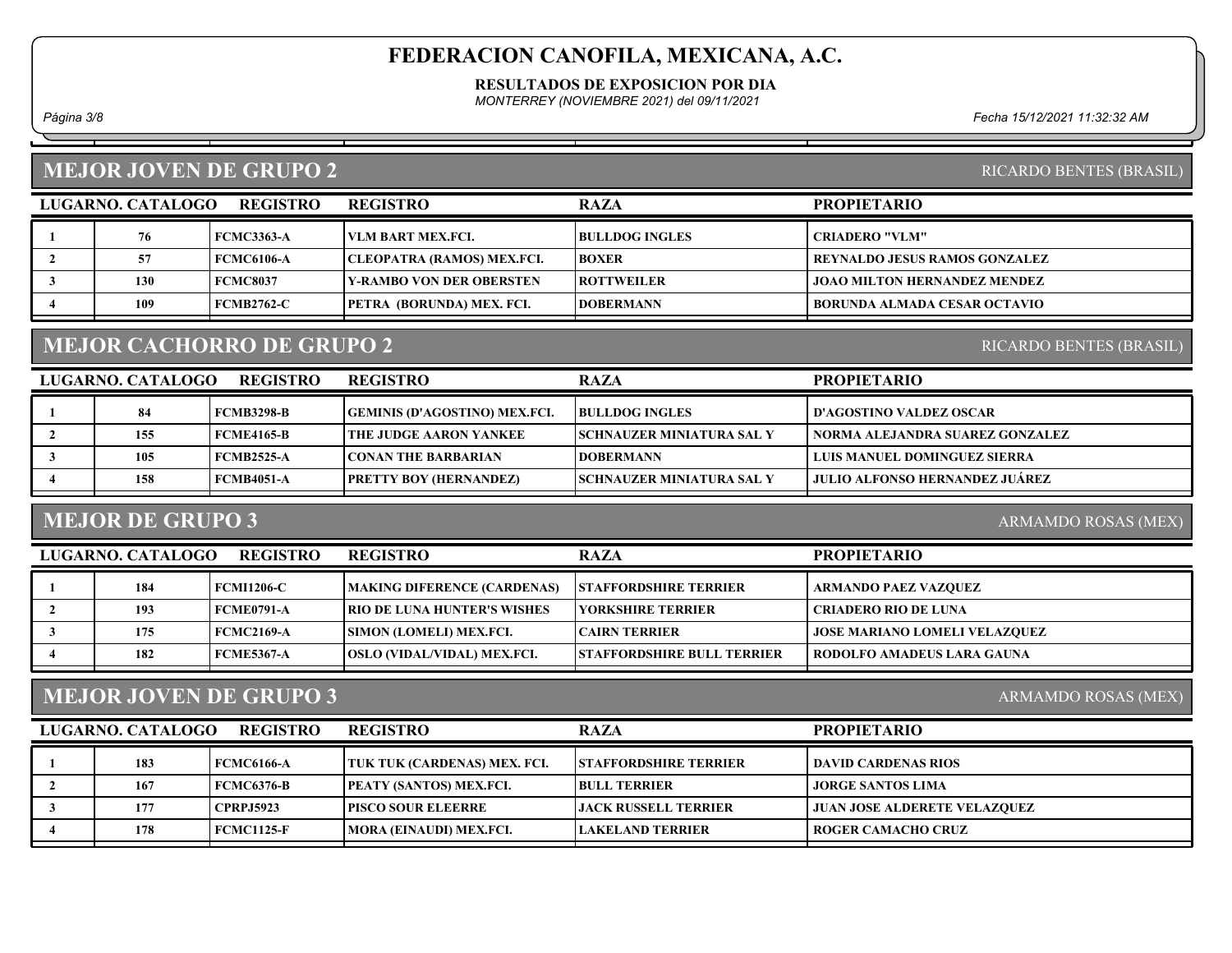RESULTADOS DE EXPOSICION POR DIA

MONTERREY (NOVIEMBRE 2021) del 09/11/2021

## MEJOR CACHORRO DE GRUPO 3

| Página 4/8 | 15/12/2021<br>' ≏cha . | $\mathbf{A}$<br>ากง<br>1:32:32 AM |
|------------|------------------------|-----------------------------------|
|            |                        |                                   |

ARMAMDO ROSAS (MEX)

| LUGARNO. CATALOGO                                         | <b>REGISTRO</b>   | <b>REGISTRO</b>                  | <b>RAZA</b>                        | <b>PROPIETARIO</b>                     |  |  |
|-----------------------------------------------------------|-------------------|----------------------------------|------------------------------------|----------------------------------------|--|--|
| 169                                                       | <b>FCMB2711-B</b> | LEONA (RAMIREZ) MEX.FCI.         | <b>BULL TERRIER</b>                | ERIK RAMIREZ JIMENEZ                   |  |  |
| 48                                                        | <b>FCME4510</b>   | <b>GARCINI'S TITA'S CARLITOS</b> | <b>FOX TERRIER PELO DE ALAMBRE</b> | <b>FELIPE DE JESUS LARA OLMOS</b>      |  |  |
| 185                                                       | <b>FCMD3150-A</b> | MEGAN (DEL REY) MEX. FCI.        | WELSH TERRIER                      | ANNIA FABIOLA DEL REY PASQUALLI        |  |  |
| 188                                                       | <b>FCME1663-A</b> | MEZCAL (GUTIERREZ) MEX.FCI.      | <b>YORKSHIRE TERRIER</b>           | <b>LAURA LIZZETH GUTIERREZ CONDADO</b> |  |  |
|                                                           |                   |                                  |                                    |                                        |  |  |
| <b>MEJOR DE GRUPO 4</b><br><b>RICARDO BENTES (BRASIL)</b> |                   |                                  |                                    |                                        |  |  |

| LUGARNO. | <b>ATALOGO</b> | <b>REGISTRO</b>   | <b>REGISTRO</b>                | D A 7<br>NAL                    | <b>PROPIETARIO</b>     |
|----------|----------------|-------------------|--------------------------------|---------------------------------|------------------------|
|          | 194            | <b>FCMF7944-B</b> | MEX.FCI.<br>FAFNIR (RODRIGUEZ) | <b>DACHSHUND MINIATURA PELO</b> | YAZMIN RODRIGUEZ BAEZA |
|          |                |                   |                                |                                 |                        |

#### MEJOR DE GRUPO 5

RICARDO BENTES (BRASIL)

| LUGARNO. CATALOGO | <b>REGISTRO</b>   | <b>REGISTRO</b>                                       | <b>RAZA</b>                      | <b>PROPIETARIO</b>                   |
|-------------------|-------------------|-------------------------------------------------------|----------------------------------|--------------------------------------|
| 205               | <b>FCMG5211-B</b> | <b>AMERICAN LEGEND GORDON</b>                         | <b>AKITA AMERICANO</b>           | JOAN ANDRES URBIOLA CARDONA          |
| 214               | <b>FCMF0280</b>   | <b>IBRAVE HEART DE LUNA SIBERIANA HUSKY SIBERIANO</b> |                                  | <b>NORA EDITH HERNANDEZ BENITO Y</b> |
| 229               | <b>FCMF9566-A</b> | <b>LJAFARD POMS DANDY BOY</b>                         | <b>POMERANIAN (SPITZ ALEMAN)</b> | <b>JUAN JOSE VILLEGAS HERNANDEZ</b>  |
| 216               | FCMC3496-D        | <b>BALOO (RUIZ) MEX.FCI.</b>                          | MALAMUTE DE ALASKA               | EDITH LISETTE RUIZ BLANCO            |
|                   |                   |                                                       |                                  |                                      |

### MEJOR JOVEN DE GRUPO 5

RICARDO BENTES (BRASIL)

### MEJOR CACHORRO DE GRUPO 5

| LUGARNO, CATALOGO | <b>REGISTRO</b>   | <b>REGISTRO</b>                | <b>RAZA</b>            | <b>PROPIETARIO</b>                  |
|-------------------|-------------------|--------------------------------|------------------------|-------------------------------------|
| 196               | <b>FCMB1945-C</b> | LUNA NUEVA (GONZALEZ)          | TAKITA AMERICANO       | ALBERTO GONZALEZ DE LA PARRA        |
| 211               | <b>FCMB1684-A</b> | <b>PERLA (LOPEZ) MEX. FCI.</b> | <b>HUSKY SIBERIANO</b> | <b>  JOSE GUADALUPE LOPEZ PEREZ</b> |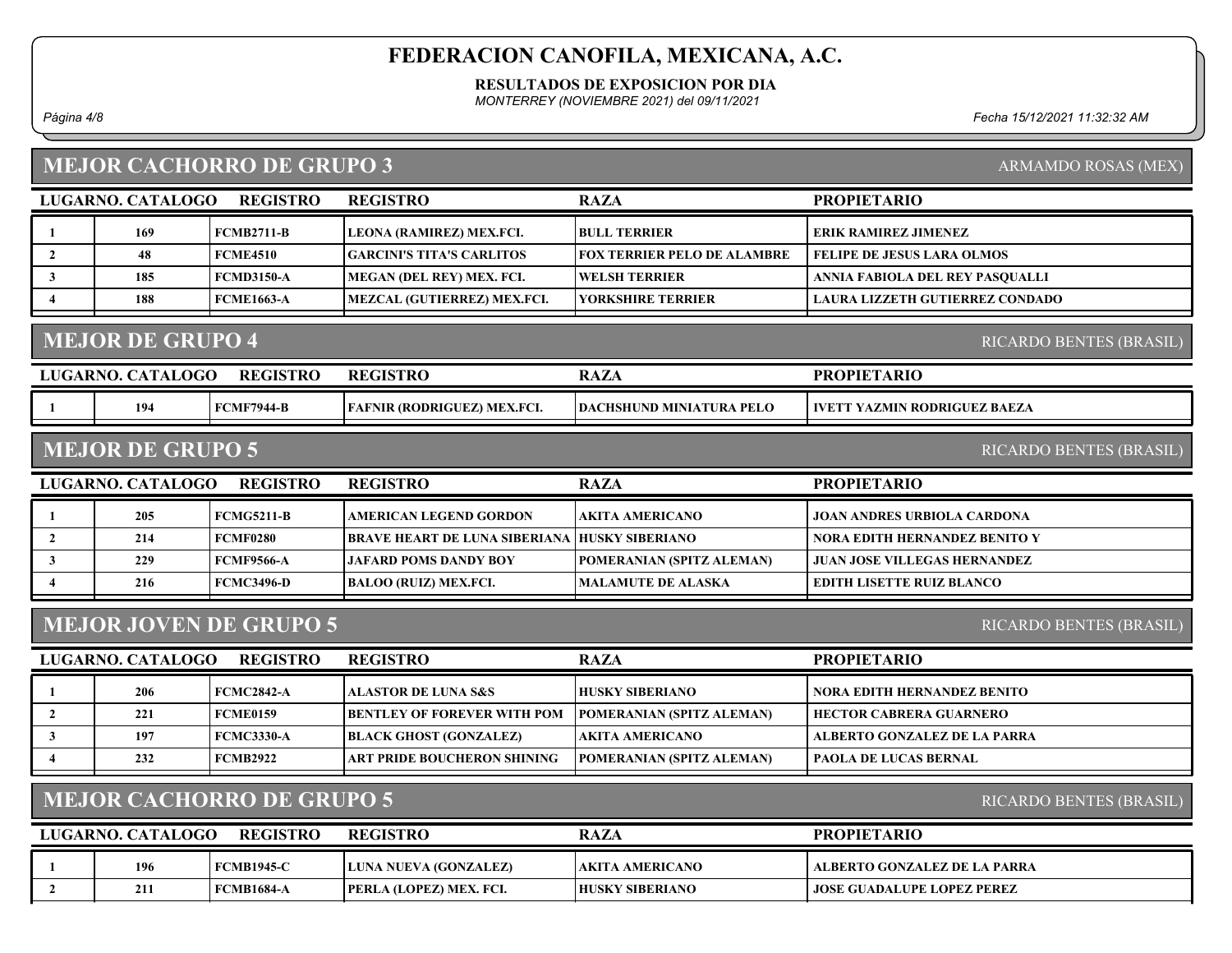RESULTADOS DE EXPOSICION POR DIA

MONTERREY (NOVIEMBRE 2021) del 09/11/2021

Página 5/8 Fecha 15/12/2021 11:32:32 AM

## MEJOR CACHORRO DE GRUPO 5

|                | <b>LUGARNO. CATALOGO</b> | <b>REGISTRO</b>               | <b>REGISTRO</b>                   | <b>RAZA</b>                  | <b>PROPIETARIO</b>                     |
|----------------|--------------------------|-------------------------------|-----------------------------------|------------------------------|----------------------------------------|
| 3              | 227                      | <b>FCMB2471-F</b>             | CANDY CANDY (GONZALEZ) MEX.       | POMERANIAN (SPITZ ALEMAN)    | <b>OMAR ABRAHAM GONZALEZ CONTRERAS</b> |
| $\overline{4}$ | 217                      | <b>FCMD3174-E</b>             | ZELDA (DURAN) MEX.FCI.            | <b>MALAMUTE DE ALASKA</b>    | ALEJANDRO PAMANES ESTRADA              |
|                | <b>MEJOR DE GRUPO 6</b>  |                               |                                   |                              | ARMAMDO ROSAS (MEX)                    |
|                | LUGARNO. CATALOGO        | <b>REGISTRO</b>               | <b>REGISTRO</b>                   | <b>RAZA</b>                  | <b>PROPIETARIO</b>                     |
| -1             | 241                      | <b>FCMG5990</b>               | <b>MORNING DEW SWEEPERS CALL</b>  | <b>BASSET HOUND</b>          | <b>RODOLFO FARIAS RUIZ Y</b>           |
| $\overline{2}$ | 242                      | <b>FCME4990</b>               | <b>MILROC KEEP THE CHANGE</b>     | <b>BEAGLE</b>                | <b>FELIPE QUIJANO ALEGRIA</b>          |
| $\mathbf{3}$   | 245                      | <b>FCME1681</b>               | <b>APOLO DE ORBIS CAN</b>         | <b>DALMATA</b>               | <b>LILLIAN J. JIMENEZ VALVERDE</b>     |
|                |                          |                               |                                   |                              |                                        |
|                |                          | <b>MEJOR JOVEN DE GRUPO 6</b> |                                   |                              | <b>ARMAMDO ROSAS (MEX)</b>             |
|                | LUGARNO. CATALOGO        | <b>REGISTRO</b>               | <b>REGISTRO</b>                   | <b>RAZA</b>                  | <b>PROPIETARIO</b>                     |
| -1             | 238                      | <b>FCMC6522-C</b>             | <b>JUST CALL ME CRAZY</b>         | <b>BASSET HOUND</b>          | <b>HOLDA M. NOVELO Y</b>               |
| $\overline{2}$ | 242                      | <b>FCME4990</b>               | <b>MILROC KEEP THE CHANGE</b>     | <b>BEAGLE</b>                | <b>FELIPE QUIJANO ALEGRIA</b>          |
|                | <b>MEJOR DE GRUPO 7</b>  |                               |                                   |                              | RICARDO BENTES (BRASIL)                |
|                | LUGARNO. CATALOGO        | <b>REGISTRO</b>               | <b>REGISTRO</b>                   | <b>RAZA</b>                  | <b>PROPIETARIO</b>                     |
| -1             | 252                      | <b>FCMH8333</b>               | <b>LUCKSHERAY TIMATI</b>          | <b>SETTER INGLES</b>         | <b>JOSE ALFONSO BRITO SANCHEZ</b>      |
| $\overline{2}$ | 246                      | <b>FCME3372</b>               | <b>ANDY</b>                       | POINTER ALEMAN DE PELO CORTO | <b>EDMUNDO FELIPE BATRES OLIVARES</b>  |
| $\mathbf{3}$   | 253                      | <b>FCMF3502-B</b>             | <b>ALLEGIANCE DISTANT DREAMER</b> | <b>SETTER IRLANDES</b>       | <b>CRIADERO ALLEGIANCE</b>             |

### MEJOR JOVEN DE GRUPO 7

RICARDO BENTES (BRASIL)

| LUGARNO. CATALOGO | <b>REGISTRO</b>   | <b>REGISTRO</b>                | <b>RAZA</b>            | <b>PROPIETARIO</b>                                                    |
|-------------------|-------------------|--------------------------------|------------------------|-----------------------------------------------------------------------|
| 251               | <b>CPRPJ5973</b>  | <b>I LUCKSHERAY IMAGE LINE</b> | <b>ISETTER INGLES</b>  | ALFONSO BRITO GODOY                                                   |
| 250               | <b>FCME6239</b>   | ROMERO ROBERTO_                | <b>IBRACO ITALIANO</b> | ROBERTO MANUEL ROMERO SAMANO                                          |
| 248               | <b>FCMC7395-B</b> | 'ALDA (HERNANDEZ) MEX.FCI.     |                        | <b>TPOINTER ALEMAN DE PELO CORTO   EDMUNDO FELIPE BATRES OLIVARES</b> |
|                   |                   |                                |                        |                                                                       |

4 250 FCME6239 ROMERO ROBERTO BRACO ITALIANO ROBERTO ROBERTO ROBERTO ROBERTO ROBERTO ROBERTO ROBERTO ANNUEL ROMERO SAMANO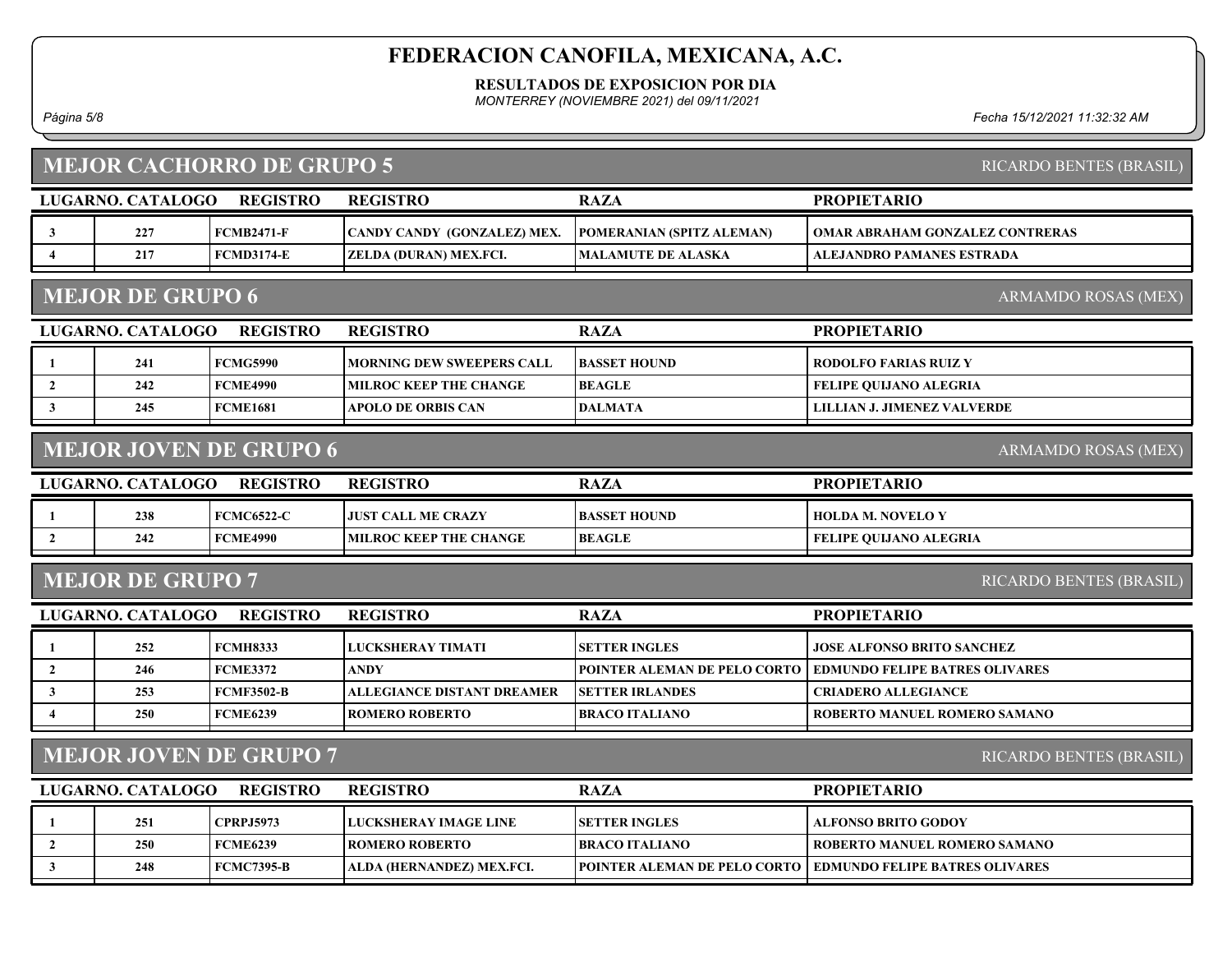RESULTADOS DE EXPOSICION POR DIA

MONTERREY (NOVIEMBRE 2021) del 09/11/2021

Página 6/8 Fecha 15/12/2021 11:32:32 AM

PROPIETARIO

#### MEJOR DE GRUPO 8

1 274 FCME5521 ARQUIVOLTA LITTLE ROCK AND COCKER SPANIEL AMERICANO XOCHITL MARTINEZ TIJERINA

ARMAMDO ROSAS (MEX)

| 271 | <b>FCMC3334</b>               | TALTOS DE LA STRADA JIMI            | <b>COBRADOR DORADO</b>      | <b>JAIME ARANGUREN ALVAREZ</b> |
|-----|-------------------------------|-------------------------------------|-----------------------------|--------------------------------|
| 263 | FCME9196-B                    | <b>BLACK DEKIRO (ANGUIANO) MEX.</b> | <b>COBRADOR DE LABRADOR</b> | RICARDO DELGADO QUIROZ         |
|     |                               |                                     |                             |                                |
|     | <b>MEJOR JOVEN DE GRUPO 8</b> |                                     |                             | ARMAMDO ROSAS (MEX)            |

#### MEJOR JOVEN DE GRUPO 8

| LUGARNO. CATALOGO- | <b>REGISTRO</b> | <b>REGISTRO</b>                | <b>RAZA</b>                  | <b>PROPIETARIO</b>                      |
|--------------------|-----------------|--------------------------------|------------------------------|-----------------------------------------|
| 255                | FCMH5778        | <b>ILORETTA'S SECRET AGENT</b> | <b>ICOBRADOR DE LABRADOR</b> | LLUIS CARLOS PADILLA VALDES-            |
| 264                | FCMC7629-A      | HUNTER (MANZANERO) MEX.FCI.    | <b>COBRADOR DORADO</b>       | <b>HEBERT ANDRES MANZANERO MARTINEZ</b> |

#### MEJOR CACHORRO DE GRUPO 8

LUGARNO. CATALOGO REGISTRO RAZA

REGISTRO

| LUGARNO. CATALOGO | <b>REGISTRO</b>   | <b>REGISTRO</b>                                         | RAZA                        | <b>PROPIETARIO</b>        |
|-------------------|-------------------|---------------------------------------------------------|-----------------------------|---------------------------|
|                   |                   |                                                         |                             |                           |
| 269               | *S/RMON08-11-069  | <b>IMAXIMUS BRAVEOUR</b>                                | <b>COBRADOR DORADO</b>      | $N/D$ *                   |
| 254               | FCMB2348-A        | ALLDANS TOÑO MEX.FCL                                    | <b>COBRADOR DE LABRADOR</b> | ! CRIADERO ALLDANS .      |
| 272               | <b>FCMB3953-A</b> | AEYX GREAT PATRICK (MARTINEZ) COCKER SPANIEL AMERICANO_ |                             | XOCHITL MARTINEZ TIJERINA |
|                   |                   |                                                         |                             |                           |

#### MEJOR DE GRUPO 9

ARMAMDO ROSAS (MEX)

ARMAMDO ROSAS (MEX)

| LUGARNO. CATALOGO | <b>REGISTRO</b> | <b>REGISTRO</b>                               | <b>RAZA</b>            | <b>PROPIETARIO</b>                    |
|-------------------|-----------------|-----------------------------------------------|------------------------|---------------------------------------|
| 322               | <b>FCMB0313</b> | <b>IMAGNUS STAFF VICEVERSA</b>                | <b>ICRESTADO CHINO</b> | <b>MARIA DE FATIMA PATRON ZUBIAUR</b> |
| 338               | FCMD1194-A      | <b>BLUE HEAVEN (GUTIERREZ) MEX.</b>           | <b>SHIH TZU</b>        | ELVIA NOHEMI GALINDO DUARTE           |
| 289               | FCMC7891        | <b>JOHN WICK GALLUS</b>                       | <b>BULLDOG FRANCES</b> | DANIEL CASTILLO                       |
| 330               | FCME7526        | PIEDMONT EDIVETTE MASHALLAH   POODLE GRANDE - |                        | <b>JOSE DE JESUS LUNA LOPEZ</b>       |

### MEJOR JOVEN DE GRUPO 9

ARMAMDO ROSAS (MEX)

| LUGARNO. CATALOGO | <b>REGISTRO</b> | <b>REGISTRO</b>               | <b>RAZA</b>             | <b>PROPIETARIO</b>               |
|-------------------|-----------------|-------------------------------|-------------------------|----------------------------------|
| 289               | FCMC7891        | LIOHN WICK GALLUS -           | <b>BULLDOG FRANCES</b>  | DANIEL CASTILLO_                 |
| 329               | FCMC6196-D      | <b>TWONDERWOMAN LUNARAMI</b>  | <b>IPOODLE GRANDE -</b> | <b>LIOSE DE JESUS LUNA LOPEZ</b> |
| 333               | FCMC6554-A      | <b>LUCA (CAMPOS) MEX.FCI.</b> | <b>SHIH TZU</b>         | SALVADOR ANGEL CAMPOS AZUELA     |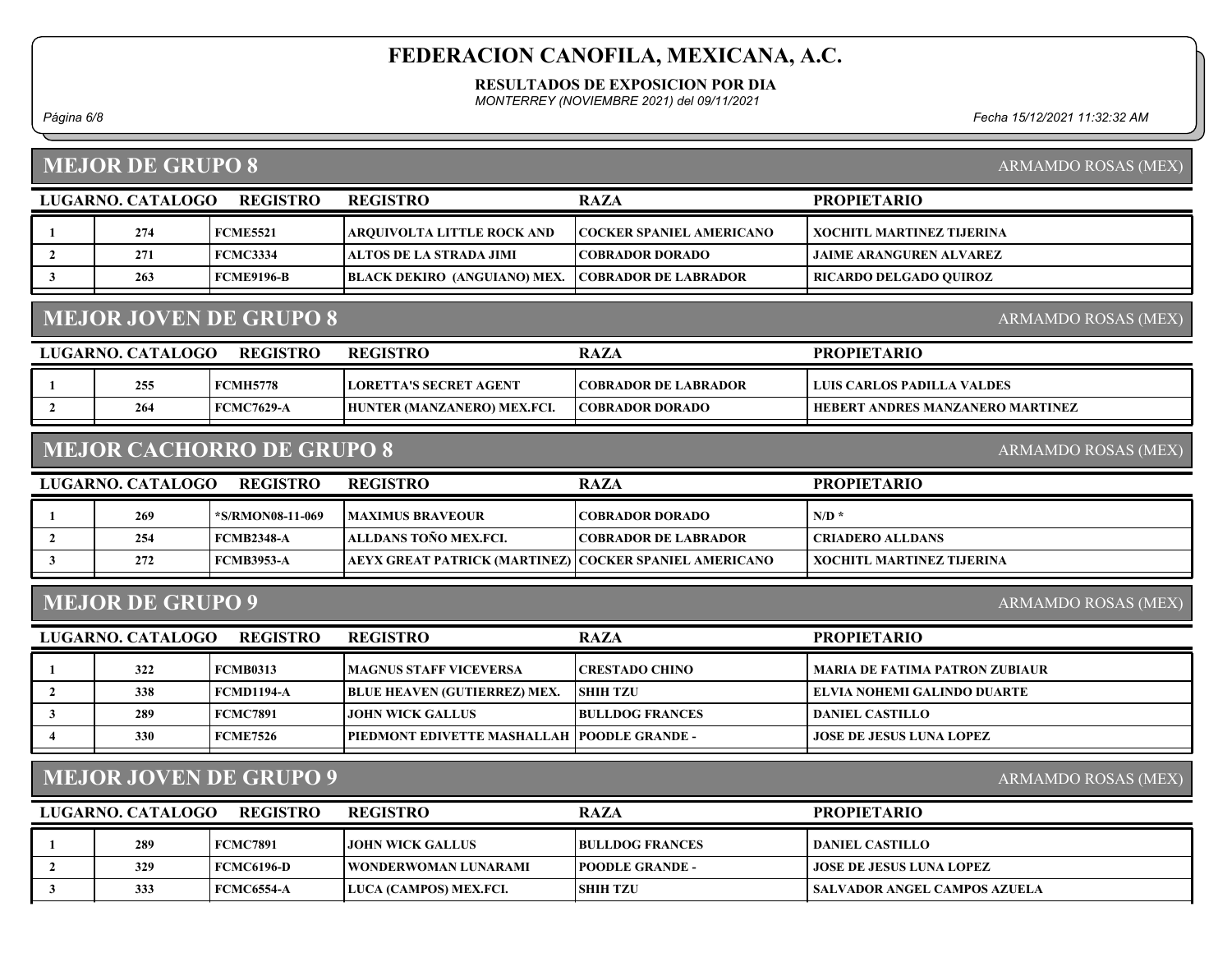RESULTADOS DE EXPOSICION POR DIA

MONTERREY (NOVIEMBRE 2021) del 09/11/2021

#### Página 7/8 Fecha 15/12/2021 11:32:33 AM

|                         |                          | <b>MEJOR JOVEN DE GRUPO 9</b>     |                                     |                                    |                                 | ARMAMDO ROSAS (MEX)        |
|-------------------------|--------------------------|-----------------------------------|-------------------------------------|------------------------------------|---------------------------------|----------------------------|
|                         | LUGARNO. CATALOGO        | <b>REGISTRO</b>                   | <b>REGISTRO</b>                     | <b>RAZA</b>                        | <b>PROPIETARIO</b>              |                            |
| $\overline{\mathbf{4}}$ | 319                      | <b>FCMC6748-A</b>                 | SIBERIA (BARRON) MEX.FCI.           | <b>CHIHUAHUEÑO PELO LARGO PELO</b> | <b>JOSE SERVIN ZAMBRANO</b>     |                            |
|                         |                          | <b>MEJOR CACHORRO DE GRUPO 9</b>  |                                     |                                    |                                 | ARMAMDO ROSAS (MEX)        |
|                         | LUGARNO. CATALOGO        | <b>REGISTRO</b>                   | <b>REGISTRO</b>                     | <b>RAZA</b>                        | <b>PROPIETARIO</b>              |                            |
| 1                       | 318                      | <b>FCMB2597-E</b>                 | LIVA MONALISA (VAZQUEZ) MEX.        | CHIHUAHUEÑO PELO LARGO PELO        | LILIA T. VAZQUEZ SALINAS        |                            |
| $\overline{2}$          | 327                      | <b>CPRPI3872</b>                  | <b>EDIVETTE CRUELLA DE V1L</b>      | <b>POODLE GRANDE -</b>             | <b>JOSE DE JESUS LUNA LOPEZ</b> |                            |
| $\mathbf{3}$            | 297                      | <b>FCMB3271-A</b>                 | LE PETITE SIMONE (ANDRADE)          | <b>BULLDOG FRANCES</b>             | <b>ROGELIO ANDRADE TORRE</b>    |                            |
|                         | <b>MEJOR DE GRUPO 10</b> |                                   |                                     |                                    |                                 | <b>ARMAMDO ROSAS (MEX)</b> |
|                         | LUGARNO. CATALOGO        | <b>REGISTRO</b>                   | <b>REGISTRO</b>                     | <b>RAZA</b>                        | <b>PROPIETARIO</b>              |                            |
| $\mathbf{1}$            | 350                      | <b>FCMC1621-B</b>                 | VALIENTE (RODRIGUEZ) MEX.FCI.       | <b>WHIPPET</b>                     | TREVIÑO GUERRERO JESUS ANGEL Y  |                            |
| $\overline{2}$          | 339                      | <b>FCMG6905-A</b>                 | HUAPANGO (NUÑEZ) MEX.FCI.           | <b>BORZOI</b>                      | <b>DAVID FLORES FARFAN</b>      |                            |
| $\mathbf{3}$            | 341                      | <b>FCME8019-I</b>                 | <b>GINGER (SANCHEZ) MEX. FCI.</b>   | <b>LOBERO IRLANDES</b>             | PABLO ARMANDO SANCHEZ LUGO      |                            |
|                         | 343                      | <b>FCMD1894-B</b>                 | HELEIA D'ARTUSI (GONZALEZ)          | <b>GALGO ITALIANO</b>              | <b>DAVID FLORES FARFAN</b>      |                            |
|                         |                          | <b>MEJOR JOVEN DE GRUPO 10</b>    |                                     |                                    |                                 | ARMAMDO ROSAS (MEX)        |
|                         | <b>LUGARNO. CATALOGO</b> | <b>REGISTRO</b>                   | <b>REGISTRO</b>                     | <b>RAZA</b>                        | <b>PROPIETARIO</b>              |                            |
| 1                       | 344                      | <b>CPRPI3837</b>                  | <b>TEXANO THE JOKER</b>             | <b>WHIPPET</b>                     | <b>ORLANDO CANO RESENDEZ</b>    |                            |
| $\mathbf{2}$            | 343                      | <b>FCMD1894-B</b>                 | HELEIA D'ARTUSI (GONZALEZ)          | <b>GALGO ITALIANO</b>              | <b>DAVID FLORES FARFAN</b>      |                            |
|                         |                          | <b>MEJOR VETERANO DE GRUPO 10</b> |                                     |                                    |                                 | ARMAMDO ROSAS (MEX)        |
|                         | LUGARNO. CATALOGO        | <b>REGISTRO</b>                   | <b>REGISTRO</b>                     | <b>RAZA</b>                        | <b>PROPIETARIO</b>              |                            |
| 1                       | 349                      | <b>MA-5964-B</b>                  | <b>GREAT ISKRA STREAM (MARINES)</b> | <b>WHIPPET</b>                     | LAURA EDNA RODRIGUEZ MARTINEZ   |                            |
|                         | <b>MEJOR DE GRUPO 11</b> |                                   |                                     |                                    |                                 | RICARDO BENTES (BRASIL)    |
|                         | LUGARNO. CATALOGO        | <b>REGISTRO</b>                   | <b>REGISTRO</b>                     | <b>RAZA</b>                        | <b>PROPIETARIO</b>              |                            |
|                         |                          |                                   |                                     |                                    |                                 |                            |